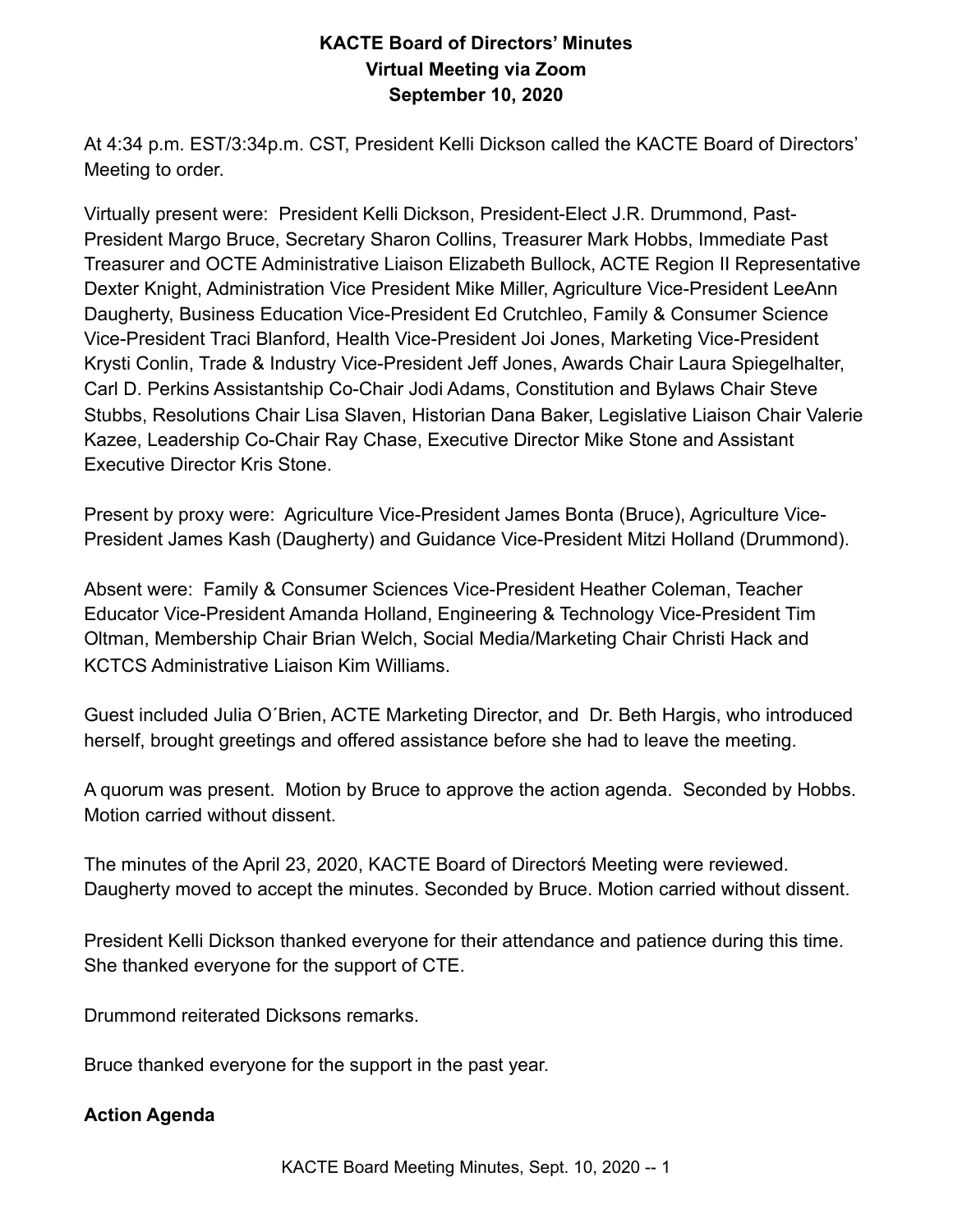The Board reviewed the proposed KACTE 2020-22 Strategic Plan. Kazee moved to approve the plan. Seconded by Miller. Motion carried without dissent. The plan elements were detailed by the respective team that worked on each section.

**Advocacy**: Miller and Knight spoke for the advocacy group. Objectives include educating state and federal legislators of CTE value and need for adequate funding; develop recommendations for optimal organization of CTE delivery in Kentucky; and expand member and CTE professional participation in advocacy efforts.

The CTE White Paper Group met on September 9 to discuss a plan to move forward. From this work a title and subtitle are needed for the white paper. There is a need for historical perspective including funding of CTE. We need delivery of viable programs in Kentucky. There is also a need for Academic integration and Career Advisement pieces. There is a need to show the gaps, how they occur and how to close them. How should these programs be governed; how can they be more equitable and accessible for students across the state? Another meeting is scheduled for Oct. 14, 2020 at 4:30 EST.

Motion by Joi Jones to adopt the advocacy piece of the strategic plan. Seconded by Bruce. Motion carried without dissent.

**Leadership**: Drummond spoke for the leadership group. Objectives include increasing knowledge of, use and specific Kentucky content in CTE Learn; expand participation in KACTE leadership programs; identify and actively recruit individuals with leadership potential; and identify and provide tools CTE professionals can use to enhance teaching and learning. It was suggested rebranding the TALENTS group to be more inline with the ACTE fellowship program. It was suggested to finish with the TALENTS group from this past year without adding an additional cohort this year. Stone will need to speak with Dr. Hargiss at KDE about Perkins Funding. There is a need to reach out to CTE leaders in each region/district/service area to become involved with the program.

Bruce moved to adopt the leadership piece of the strategic plan. Seconded by Joi Jones. Motion passed without dissent.

**Membership**: K. Stone reported from the membership group. The recommendation is to send out a membership survey to obtain data and promote membership growth and retention. They also want to establish a KACTE membership information network with a contact in each school, district or institution to promote a (Whatś in it for me?) WIIFM message. Two other pieces of information include an eblast to members through ACTE and provide a membership highlight to social media.There is also need to educate pre-service and new teachers/faculty on KACTE membership value.

Bullock moved to approve the membership piece of the strategic plan. Holland (by proxy Drummond) seconded. Motion passed without dissent.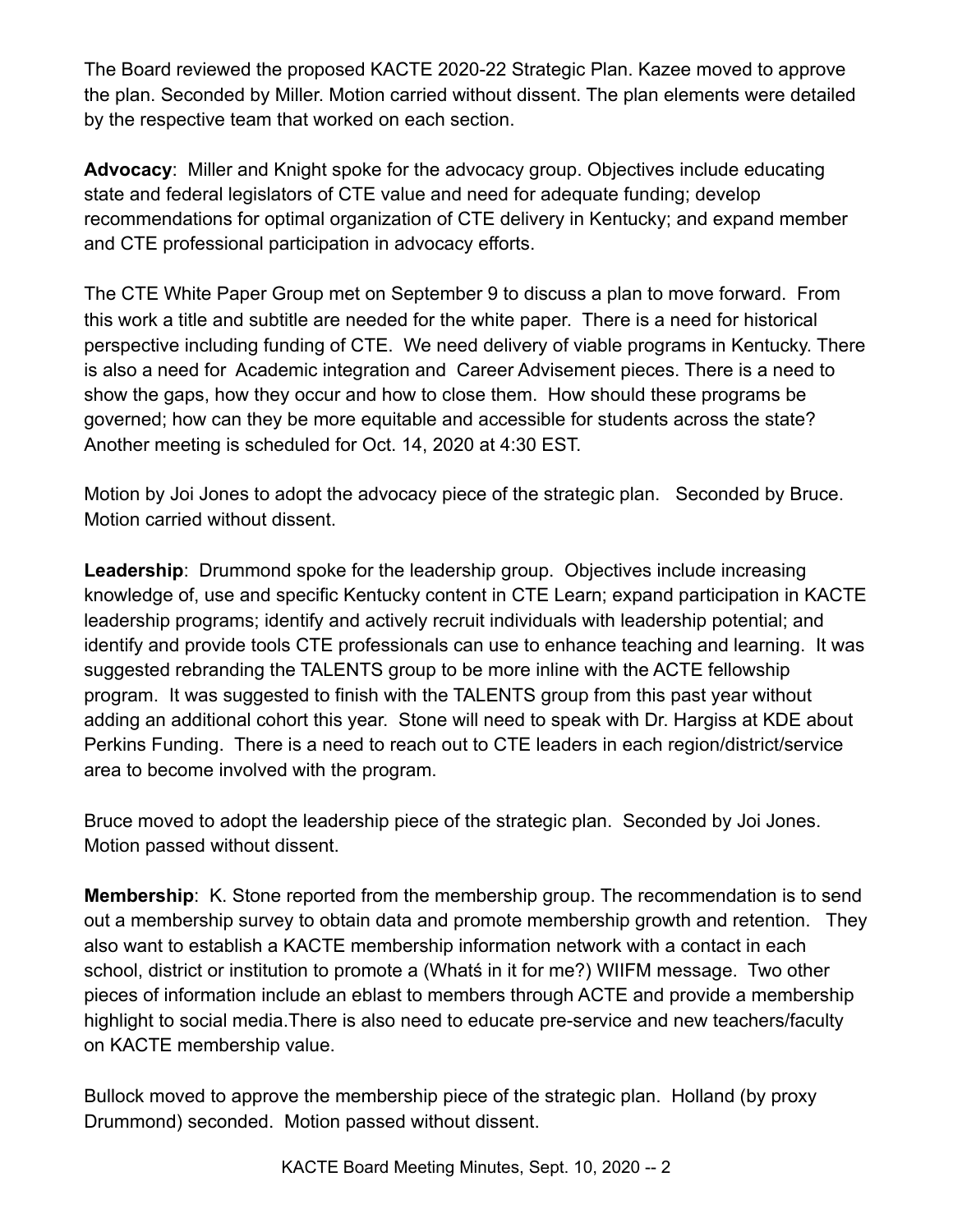**Building Capacity:** Bruce reported from the building capacity group. The objectives include communicating opportunities and the need to serve from all groups, expand the use of virtual or hybrid meetings, ensure effective representation from all content areas. The group also recommends establishing discussion groups/chat rooms on KACTE programs/CTE issues.

Holland (Drummond) moved to approve the building capacity section of the strategic plan. Seconded by Joi Jones. Motion passed without dissent.

**Social Media/Marketing:** Dickson reported from the social media/marketing group. The objectives include increasing social media users by 20 percent, improving social media content through board involvement, and considering additional platforms.

Bullock moved to approve the social media/marketing section of the strategic plan. Seconded by Holland (Drummond). Motion passed without dissent.

**Membership Committee Report**: K. Stone reported the membership numbers. M. Stone sent out a talking point sheet regarding membership recruitment. Service Area Vice Presidents should be contacting potential members/lapsed members regarding their renewals. We also have the one page document to send out for membership recruitment.

**Treasurer's Report:** Hobbs presented and reviewed the Treasurer's Report. There is a decrease in income due to not having an in-person Summer Program and current membership numbers are low. There will be a decrease in expenses for travel since Region II and VISION are both virtual. The treasurerś report will be filed for audit.

## **Consent Agenda**

**ACTE Region II Report:** Knight reported that Region II will be virtual on October 2, 2020. There will be a number of breakout sessions. Registration is \$125. VISION will be Nov. 30 through Dec. 4. The early bird registration deadline is October 23. Julia O´Brien reported that as of now, numbers are low, but other virtual conferences have been very successful. The AMP virtual platform is being used for the conference. The full agenda will be posted September 15.

**Assistant Executive Director Report:** K. Stone reported that CTE Learn has become a revenue source for KACTE. There have been eighty-five participants from Kentucky. Of those eighty-five, seventy-nine are non-members, so the membership committee will send recruitment materials. K. Stone has been trying to resolve multiple credit card issues regarding service charges and fraud. KACTE planned the logistics for the OCTE conference. K. Stone is requesting that KACTE obtain a credit card for supplies

Bullock moved to apply for a KACTE credit card. Hobbs seconded the motion. Motion passed without dissent.